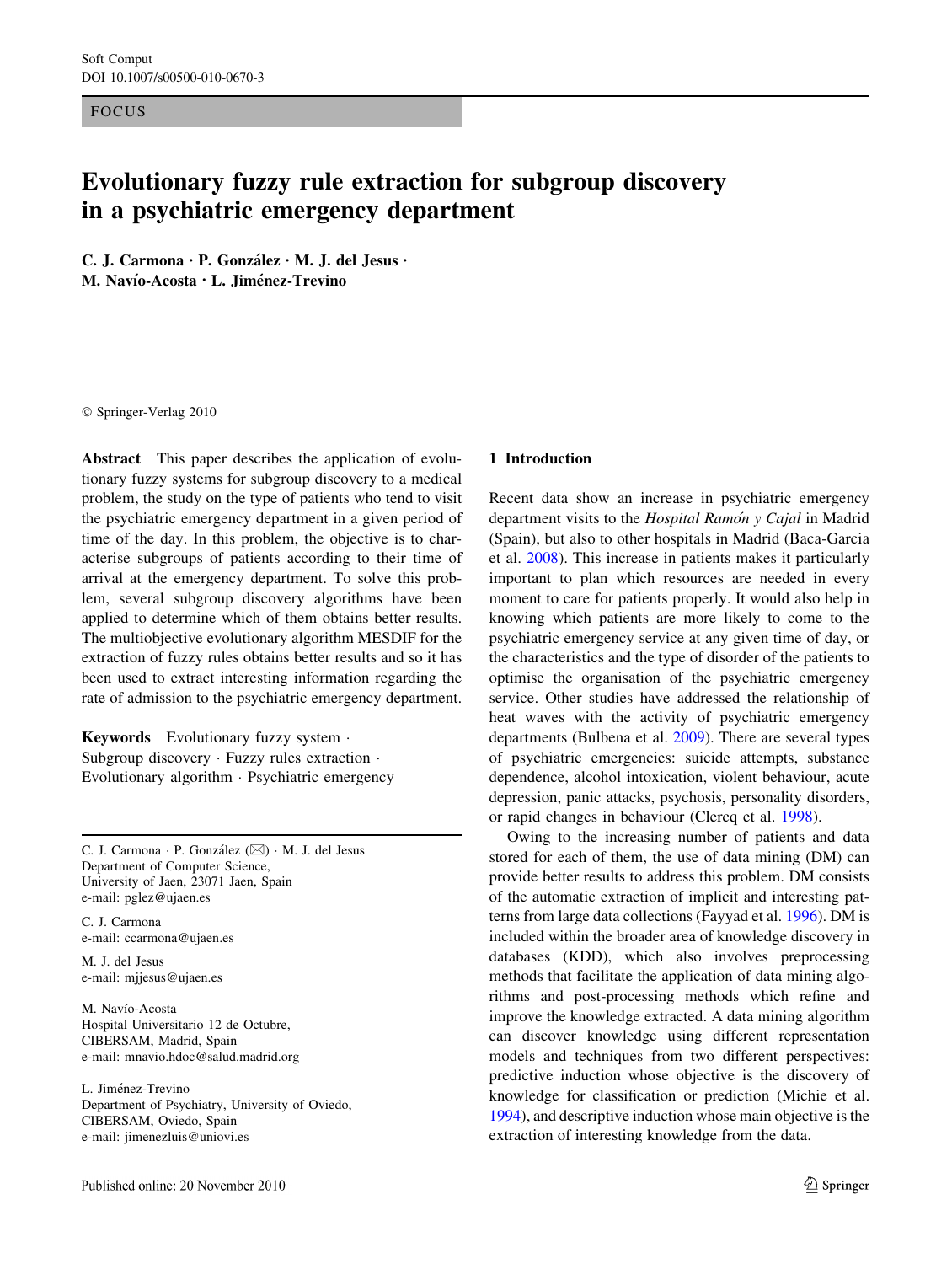<span id="page-1-0"></span>As the objective of this study is to characterise subgroups of patients who tend to visit the psychiatric emergency department during a certain period of time, subgroup discovery (SD) is the most appropriate data mining technique. SD is a descriptive DM task, including some features of predictive DM. It can be considered that SD lies somewhere between the extraction of association rules and the obtaining of classification rules. The goal of SD is the discovery of interesting characteristics of subgroups with respect to a specific property which is of interest to the user (in this case, the time of arrival at the emergency facility). The interpretability of the results obtained is an important issue in SD because the goal of the SD task is to find significant, relevant and previously unknown information about groups of interest. In this sense, rules are a suitable tool for the representation of knowledge in the extraction of information describing subgroups.

In recent years, new algorithms for SD have been developed using soft-computing techniques like fuzzy rules and genetic algorithms (GAs) (del Jesus et al. [2007a,](#page-12-0) [b](#page-12-0)). The conjunction of these techniques is called evolutionary fuzzy systems (EFSs) (Cordón et al. [2004](#page-12-0); Herrera [2008](#page-13-0)), which has attracted considerable attention in the computational intelligence community. The use of GAs (Goldberg [1989\)](#page-12-0) and fuzzy logic (Zadeh [1975](#page-13-0)) is interesting for the SD task. GAs explore the search space thoroughly and handle the relations between variables appropriately, and therefore develop searches particularly suited to rule extraction. Fuzzy logic, and particularly, the use of descriptive fuzzy rules allows us in representing and use knowledge in a similar way to human reasoning. With the use of fuzzy rules, we obtain more interpretable and actionable solutions in the field of SD, and in general, in the analysis of data to establish relationships and identify patterns (Hüllermeier [2005](#page-13-0)).

In this study, we apply several SD algorithms to patient data of the psychiatric emergencies department of the Hospital Ramón y Cajal in Madrid (Spain). The objective is to obtain rules which describe relationships between the different variables stored for each patient and the arrival time at the emergencies department. We will focus our attention in the use of EFS-based SD algorithms, SDIGA (del Jesus et al. [2007a\)](#page-12-0) and MESDIF (del Jesus et al. [2007b\)](#page-12-0), comparing their results with those obtained by the state of the art SD algorithm CN2-SD (Lavrac et al. [2004](#page-13-0)). We will present an experimental study showing that the MESDIF algorithm obtains better results in this medical problem. Then some of the rules extracted by this algorithm will be analysed.

This paper is organised in the following way: Sect. 2 describes the problem of discovering rules for the psychiatric emergency department data and surveys some specific work in this area. Section 3 introduces the subgroup discovery task, and Sect. [4](#page-5-0) the evolutionary SD algorithms used in the study. Section [5](#page-7-0) describes the experimental study, the analysis of results and the interpretation of some of the rules extracted. Finally, Sect. [6](#page-11-0) outlines the conclusions of the study.

## 2 Knowledge extraction in the psychiatric emergency department problem

The organisation of resources in a psychiatric emergency department is critical for its proper functioning. In this sense, identifying which types of patients can visit the emergency department at which time can facilitate a better organisation of these resources. Thus, the objective stated in this work is the obtaining of information on rates of arrival to the psychiatric emergency department to determine what types of pathologies are more common depending on the time of admission. This is a complex medical problem, and a lot of patient-related data has been collected.

The following subsections describe the data set collected and the related work in data mining with medical data.

#### 2.1 Data set description

Data for knowledge extraction in the psychiatric emergency problem were obtained from the psychiatric emergency department of Hospital Ramón y Cajal in Madrid (Spain). Information was collected on 72 variables with patient information (such as time of admission, consultation duration, reason for consultation, social-demographic data, personal history, previous treatments, medications consumed, drugs consumed, type of application, received diagnosis or intervention performed) was collected in a sample of 925 patients. Table [1](#page-2-0) shows a brief description of the variables considered.

In this data set, the initial problem stated is whether there are variables which determine the time of admission to the emergency department (i.e. what types of patients attend consultations during the different periods). For this, the variable of interest is "admission time", which has been discretised to three time intervals according to the criteria of medical experts, who consider that these intervals as the most interesting for the problem:

- 1. Day (class 0), from 7:30 to 13:59, where there are a total of 221 patients.
- 2. Evening (class 1), from 14:00 to 20:59, with a total of 379 patients.
- 3. Night (class 2), from 21:00 to 7:29, with 313 patients.

Almost all the variables collected are categorical, except for three continuous variables: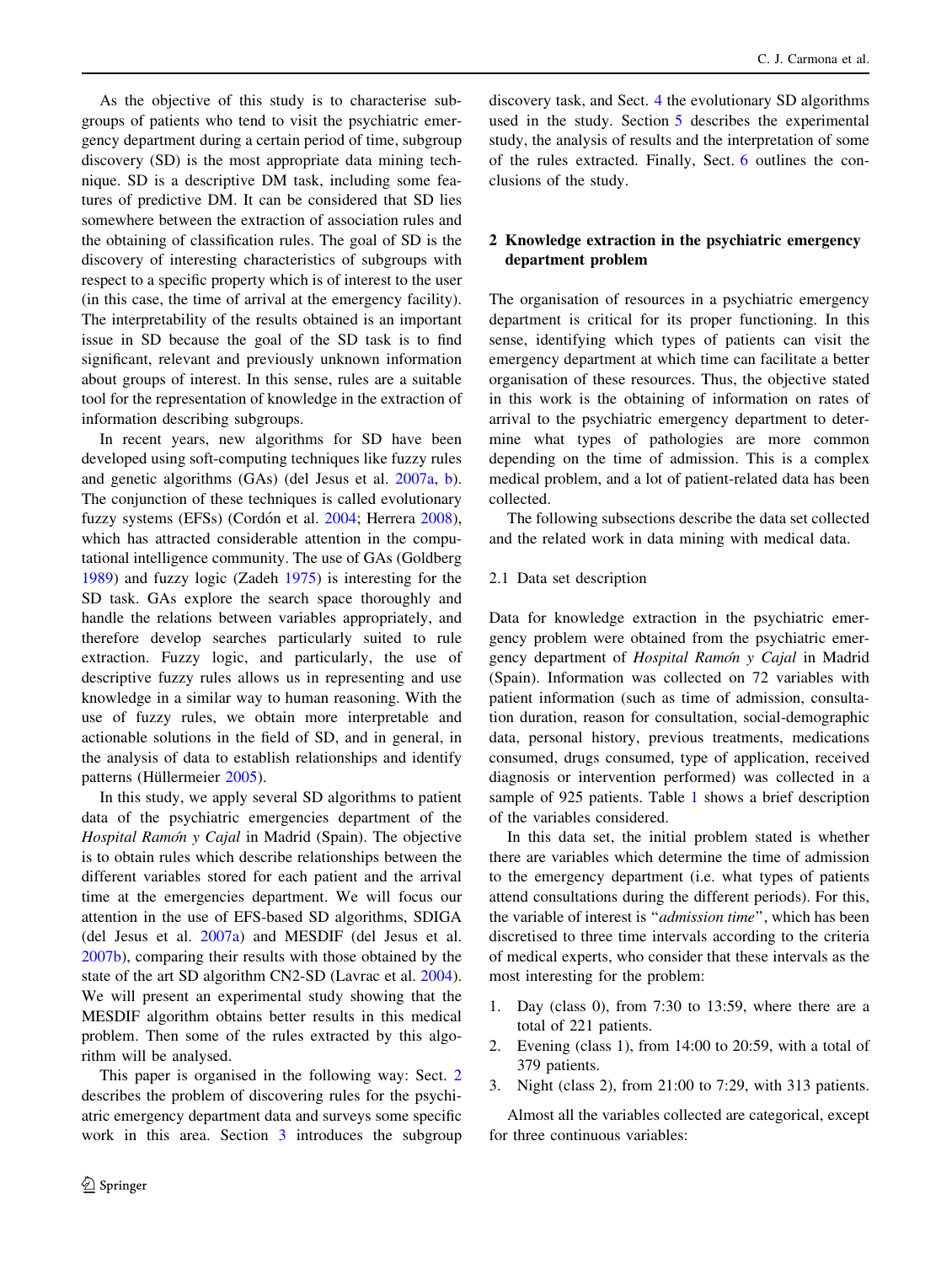## <span id="page-2-0"></span>Table 1 Description of the variables

| Ν                       | Name                            | Description                                                               | Values             |
|-------------------------|---------------------------------|---------------------------------------------------------------------------|--------------------|
| $\mathbf{0}$            | Derivation                      | Derivation                                                                | 0, 1, , 8          |
| 1                       | Sex                             | Gender of the patient (male, female)                                      | 0,1                |
| $\overline{\mathbf{c}}$ | Age                             | Age of the patient                                                        | [9, 90]            |
| 3                       | Education                       | <b>Educational level</b>                                                  | 0,1,2,3            |
| 4                       | Occupation                      | Employment                                                                | 0, 1, , 8          |
| 5                       | Coexist                         | Number of people living with the patient                                  | 0, 1, , 5          |
| 6                       | Reason for consultation         | Reason why the patient comes for consultation                             | $0, 1, \ldots, 20$ |
| 7                       | Medical history                 | Medical history                                                           | $0, 1, \ldots, 20$ |
| 8                       | Psychiatric history             | Psychiatric history                                                       | 0, 1, , 7          |
| 9                       | Drugs                           | Admits the use of drugs                                                   | 0,1                |
| 10                      | Alcohol                         | Admits drink alcohol                                                      | 0,1                |
| 11                      | Cannabis                        | Admits the use of cannabis                                                | 0,1                |
| 12                      | Opiates                         | Admits the use of opiates                                                 | 0,1                |
| 13                      | Cocaine                         | Admits the use of cocaine                                                 | 0,1                |
| 14                      | Others substance                | Admits the use of other substances                                        | 0,1                |
| 15                      | Self injuries                   | The patient shows signs of self injuries                                  | 0,1,2              |
| 16                      | Smoker                          | The patient smokes                                                        | 0,1,2              |
| 17                      | Preventive treatment            | Type of preventive treatment                                              | $0, 1, \ldots, 5$  |
| 18                      | Psychotropic drugs treatment    | Treatment with psychotropic drugs                                         | 0,1                |
| 19                      | <b>BDZ</b>                      | Treatment with benzodiazepines                                            | 0,1                |
| 20                      | Classic neuroleptics            | Treatment with classic neuroleptics                                       | 0,1                |
| 21                      | Tricyclic neuroleptics          | Treatment with tricyclic neuroleptics                                     | 0,1                |
| 22                      | Tricyclic antidepressant        | Treatment with tricyclic antidepressant                                   | 0,1                |
| 23                      | <b>SSRI</b>                     | Treatment with selective serotonin reuptake inhibitor                     | 0,1                |
| 24                      | <b>IsRNA</b>                    | Treatment with immunostimulatory RNA                                      | 0,1                |
| 25                      | Others antidepressants          | Treatment with other antidepressants                                      | 0,1                |
| 26                      | Lithium                         | Treatment with lithium                                                    | 0,1                |
| 27                      | Mood stabiliser                 | Treatment with mood stabiliser                                            | 0,1                |
| 28                      | Other treatments                | Other treatments                                                          | 0,1                |
| 29                      | Depot neuroleptics              | Depot neuroleptics                                                        | 0,1                |
| 30                      | Psychotherapy                   | Treatment with psychotherapy                                              | 0,1                |
| 31                      | Adhesion                        | Adherence to treatment                                                    | 1,2,3              |
| 32                      | Previous psychiatric admissions | Number of previous psychiatric admissions                                 | [0, 30]            |
| 33                      | Previous medical admissions     | Number of previous medical admissions                                     | [0, 12]            |
| 34                      | Requested analysis              | Type of analysis requested                                                | 1,2,3,4            |
| 35                      | Accompanying                    | Accompanying person                                                       | 1,2,3,4,5          |
| 36                      | Clinic initiation               | Clinic initiation                                                         | 1, 2, , 6          |
| 37                      | Previous consultation           | Previous consultation                                                     | 0,1,2,3,4          |
| 38                      | Consultation time               | Consultation time                                                         | 0, 1, , 5          |
| 39                      | Organic mental disorder         | The patient presents organic mental disorder                              | 0,1                |
| 40                      | Substance mental disorder       | Presents mental disorder due to the use of substances                     | 0,1                |
| 41                      | Psychotic disorder              | Presents psychotic disorder                                               | 0,1                |
| 42                      | Affective disorders             | Presents affective disorders                                              | 0,1                |
| 43                      | Neurotic disorders              | Presents neurotic disorders                                               | 0,1                |
| 44                      | Physiological dysf. dis.        | Presents behavioural disorders associated with physiological dysfunctions | 0,1                |
| 45                      | Personality disorder            | Presents personality disorder                                             | 0,1                |
| 46                      | Mental retardation              | Presents mental retardation                                               | 0,1                |
| 47                      | Developmental disorder          | Presents developmental disorder                                           | 0,1                |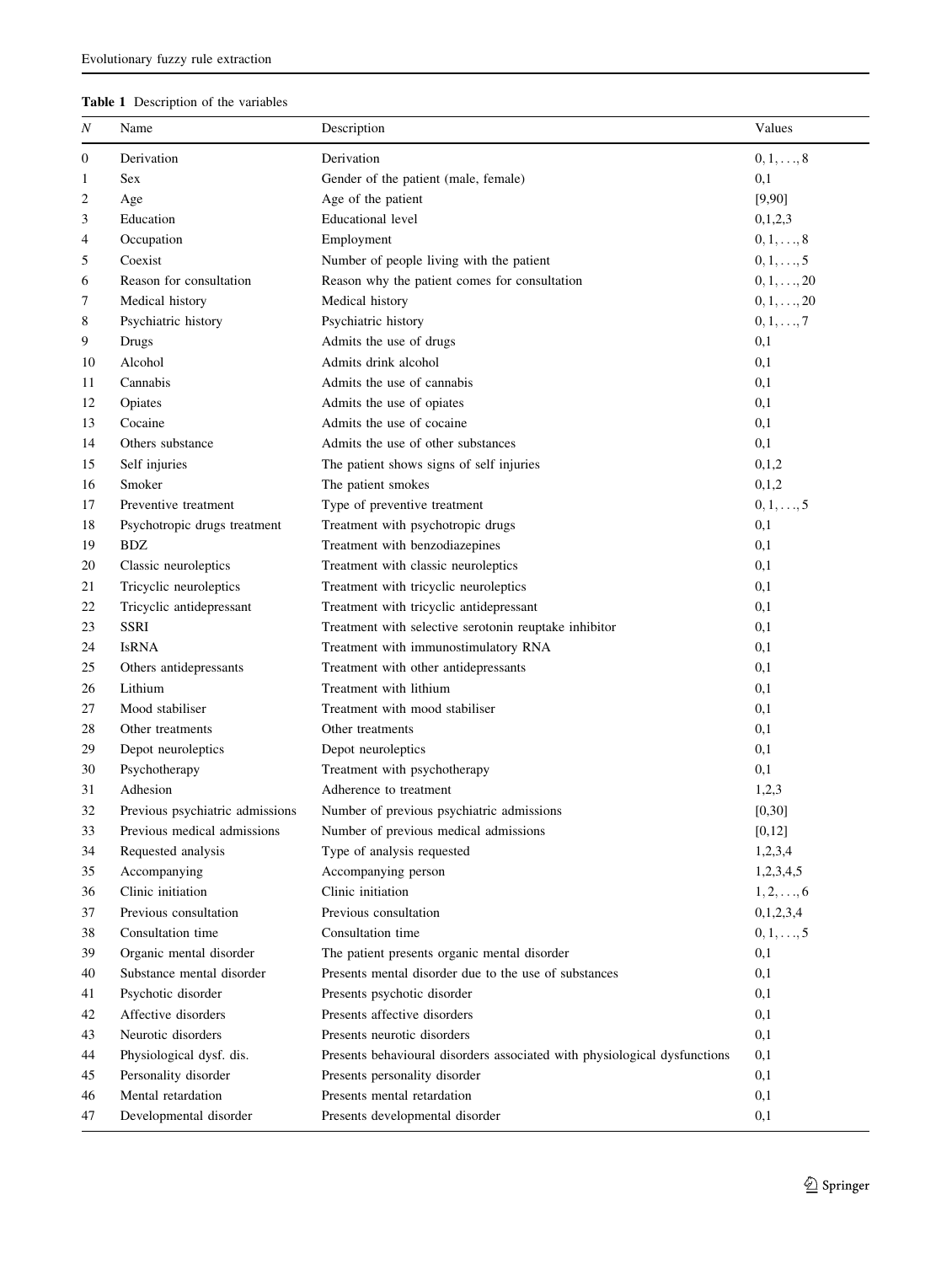Table 1 continued

| $\boldsymbol{N}$ | Name                          | Description                                               | Values              |
|------------------|-------------------------------|-----------------------------------------------------------|---------------------|
| 48               | Childhood disorders           | Presents childhood disorders                              | 0,1                 |
| 49               | Eating disorders              | Presents eating disorders                                 | 0,1                 |
| 50               | Autolytic behaviour           | Presence of autolytic behaviour                           | 0,1                 |
| 51               | Side effects                  | Side effects of the treatment                             | 0,1                 |
| 52               | Psychopathology               | Psychopathology                                           | 0,1                 |
| 53               | Emergency treatment           | Emergency treatment                                       | 0,1                 |
| 54               | ET BDZ                        | Emergency treatment with benzodiazepines                  | 0,1                 |
| 55               | ET Classic neuroleptics       | Emerg. treat. with classic neuroleptics                   | 0,1                 |
| 56               | ET Atypical neuroleptics      | Emerg. treat. with atypical neuroleptics                  | 0,1                 |
| 57               | ET Tricyclic antidepressant   | Emerg. treat. with tricyclic antidepressant               | 0,1                 |
| 58               | ET SSRI                       | Emerg. treat. with selective serotonin reuptake inhibitor | 0,1                 |
| 59               | ET IsRNA                      | Emerg. treat. with immunostimulatory RNA                  | 0,1                 |
| 60               | ET Other antidepressants      | Emerg. treat. with other antidepressants                  | 0,1                 |
| 61               | ET Lithium                    | Emerg. treat. with lithium                                | 0,1                 |
| 62               | ET Mood stabiliser            | Emerg. treat. with mood stabiliser                        | 0,1                 |
| 63               | ET Other treatments           | Emerg. treat. with other treatments                       | 0,1                 |
| 64               | ET Depot neuroleptics         | Emerg. treat. depot neuroleptics                          | 0,1                 |
| 65               | Discharge destination         | Destination at discharge                                  | 1, 2, , 8           |
| 66               | Intervention                  | Intervention                                              | $1, 2, \ldots, 10$  |
| 67               | Voluntary admission           | Voluntary admission                                       | 0,1,2               |
| 68               | Discharge type                | Discharge type                                            | 0,1,2,3,4           |
| 69               | Psychiatric family background | Psychiatric family background                             | 0, 1, , 7           |
| 70               | Relative degree               | Degree of kinship                                         | 0,1,2               |
| 71               | Psychiatric admissions        | Previous psychiatric admissions                           | 0,1                 |
| -                | Admission time                | Period of time in which the admission occurs              | Day, Evening, Night |

Age, with integer values between 0 and 90.

- Previous psychiatric admissions, with integer values between 0 and 30.
- Previous medical admissions, with integer values between 0 and 12.

## 2.2 Related work

There are a number of fields where DM techniques have been applied to problems in medicine in general and in psychiatry in particular. The use of these techniques has been applied to develop a framework using data mining technologies that make it possible to automatically analyse huge clinical data sets and to discover patterns behind them (Masuda et al. [2002\)](#page-13-0), to reanalyse a published study of which variables predicted psychiatrists' decisions to hospitalise suicide attempters, who were assessed in the emergency department (Baca-García et al. [2006\)](#page-12-0), to provide an infrastructure for the highest quality research in psychiatric disorders, particularly in schizophrenia and schizo affective disturbances (Kielan et al. [2004\)](#page-13-0), or to obtain rules to guide doctors towards a good relation with their patients to improve the results or the psychiatric treatments (Aguilar-Ruiz et al. [2004](#page-12-0)).

SD has been successfully applied in different medical domains, including the detection of patient groups with risk of atherosclerotic coronary heart disease (Gamberger and Lavrac [2003\)](#page-12-0), breast cancer diagnosis (López et al. [2009](#page-13-0); Mueller et al. [2009\)](#page-13-0), brain ischaemia data analysis (Gamberger et al. [2007](#page-12-0); Kralj et al. [2007](#page-13-0)), profiling examiners for sonographic examinations (Atzmueller et al. [2005](#page-12-0)), identification of interesting diagnostic patterns to supplement a medical documentation and consultation system (Atzmueller et al. [2004\)](#page-12-0), or scrutinizing blood glucose management guidelines (Nannings et al. [2009\)](#page-13-0).

Soft computing techniques for data mining have also been used in medicine and psychiatry (Fogel [2008](#page-12-0); Yardimci [2009](#page-13-0)). Soft computing is a consortium of synergic methodologies and provides flexible information processing capability for handling ambiguous real life situations. Its aim is to exploit the tolerance for imprecision, uncertainty, approximate reasoning and partial truth to achieve tractability, robustness and low-cost solutions. Soft computing includes fuzzy logic, neural networks and GA methodologies, combining them into new methodologies,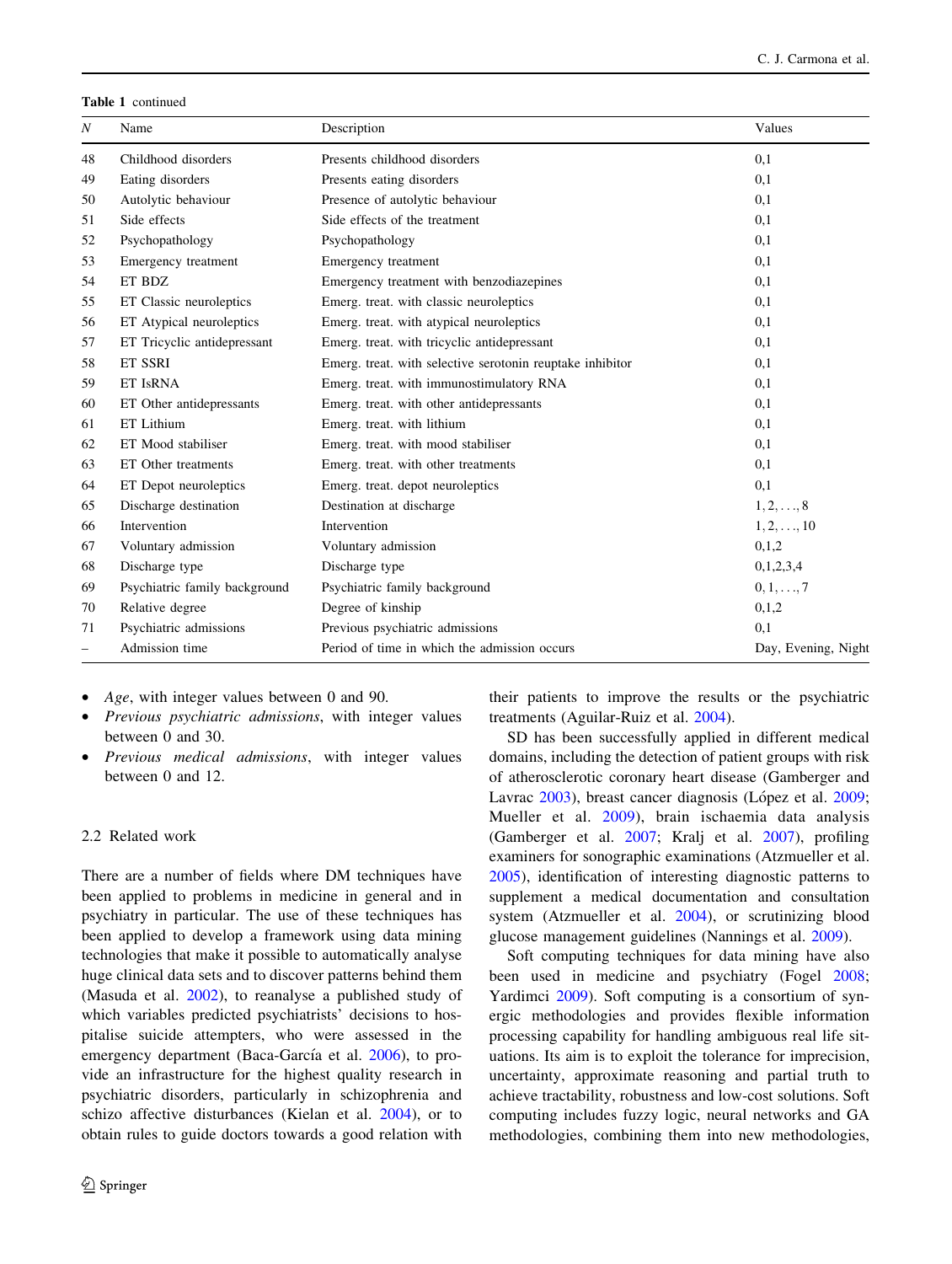such as fuzzy logic and neural networks, neural networks and GA or fuzzy logic and GA. Among the large number of computational techniques used in medicine, soft computing provides unmatched utility because of its demonstrated strength in handling imprecise information and providing novel solutions to complicate problems.

Evolutionary algorithms have been applied to automatically and accurately determine unlabeled peptide quantities in cerebral stroke samples injected into a mass spectrometer (Valdés et al.  $2008$ ) to develop an evolutionary text-mining framework capable of inducing variable length patterns from unannotated psychiatry web resources (Yu et al. [2008\)](#page-13-0) and to discover and select diagnostic risk factors in medicine (Mantzaris et al. [2009](#page-13-0)).

The use of fuzzy logic in psychiatry has been applied to characterise thyroid diseases with an alternative medical decision support system comprising knowledge extraction methods and fuzzy cognitive maps (Papageorgiou et al. [2008\)](#page-13-0). A meta-learning algorithm which selects a subset from a previously generated set of fuzzy rules using evolutionary algorithms was presented in Drobics et al. ([2007\)](#page-12-0) to generate a model for predicting the presence/absence of hepatitis based on the laboratory results. In addition, a transparent and relatively accurate classifier was developed in (Ainon et al. [2009](#page-12-0)) using a hybrid soft computing technique. In this technique, the initial fuzzy model is first generated using a clustering method and the transparency and accuracy of the model are then simultaneously optimised using a multiobjective evolutionary technique.

#### 3 Subgroup discovery

The concept of SD was initially formulated by Kloesgen [\(1996](#page-13-0)) and Wrobel [\(1997\)](#page-13-0): given a population of individuals and a property of those individuals we are interested in, find population subgroups that are statistically ''most interesting'', e.g., are as large as possible and have the most unusual statistical characteristics with respect to the property of interest.

The main goal in SD is to discover characteristics of the subgroups by constructing simple rules with high support and significance. Because SD focusses its interest on partial relations instead of complete relations; small subgroups with interesting characteristics can be sufficient. Furthermore, the subgroups obtained must satisfy two conditions: first, the subgroups must be interpretable and second, the subgroups should be interesting according to the criteria of the user.

In SD, a rule  $R$  can be described as:

 $R:$  Cond  $\rightarrow$  Class

where the property of interest is the class value Class that appears in the consequent part of the rule and the

antecedent part of the rule Cond is a conjunction of features (attribute–value pairs) selected from the features describing the training instances (Gamberger and Lavrac [2002](#page-12-0); Lavrac et al. [2004\)](#page-13-0).

3.1 Different approaches used in subgroup discovery

Below, some SD approaches that can be found in the specialized literature are reviewed:

- Explora (Kloesgen [1996\)](#page-13-0) was the first approach for SD and was developed by Klösgen. It uses decision trees for the extraction of rules.
- *Midos* (Wrobel [1997](#page-13-0)) applies the Explora approach to multi-relational databases. It uses optimistic estimation and minimum support pruning.
- Apriori-SD (Kavsek and Lavrac [2006\)](#page-13-0) is developed by adapting to subgroup discovery the classification rulelearning algorithm Apriori-C (Jovanoski and Lavrac [2001\)](#page-13-0), a modification of the original Apriori association rule learning algorithm (Agrawal et al. [1993\)](#page-12-0).
- CN2-SD (Lavrac et al. [2004\)](#page-13-0) is based on the CN2 classification rule algorithm (Clark and Niblett [1989](#page-12-0)), and induces subgroups in the form of rules using as its quality measure the relation between true positives and false positives.
- SD-MAP (Atzmueller and Puppe [2006\)](#page-12-0) is an exhaustive SD algorithm based on the well-known FP growth method (Han et al. [2000](#page-13-0)) for mining association rules with adaptations for the SD task. It allows the exploitation of background knowledge and the use of quality measures to evaluate the subgroups.
- $RSD$  (Zelezny and Lavrac  $2006$ ) is an upgrade of the CN2-SD algorithm that enables relational SD.
- *MergeSD* (Grosskreutz and Rueping [2009](#page-13-0)) performs a depth-first search in the space of subgroup descriptions using a new pruning scheme allowing the algorithm to work with continuous variables.

#### 3.2 Quality measures in subgroup discovery

One important aspect in SD is the quality measures used both to extract and evaluate the rules, but there is no consensus in the field about which are the most suitable measures for the SD process. For the evolutionary algorithms, the quality measures most widely employed in SD are

- *Number of rules*  $(n_r)$ , a complexity measure computed as the number of induced rules.
- *Number of variables*  $(n_v)$ , the number of variables of the antecedent. The number of variables for a set of rules is computed as the average of the variables for each rule of that set.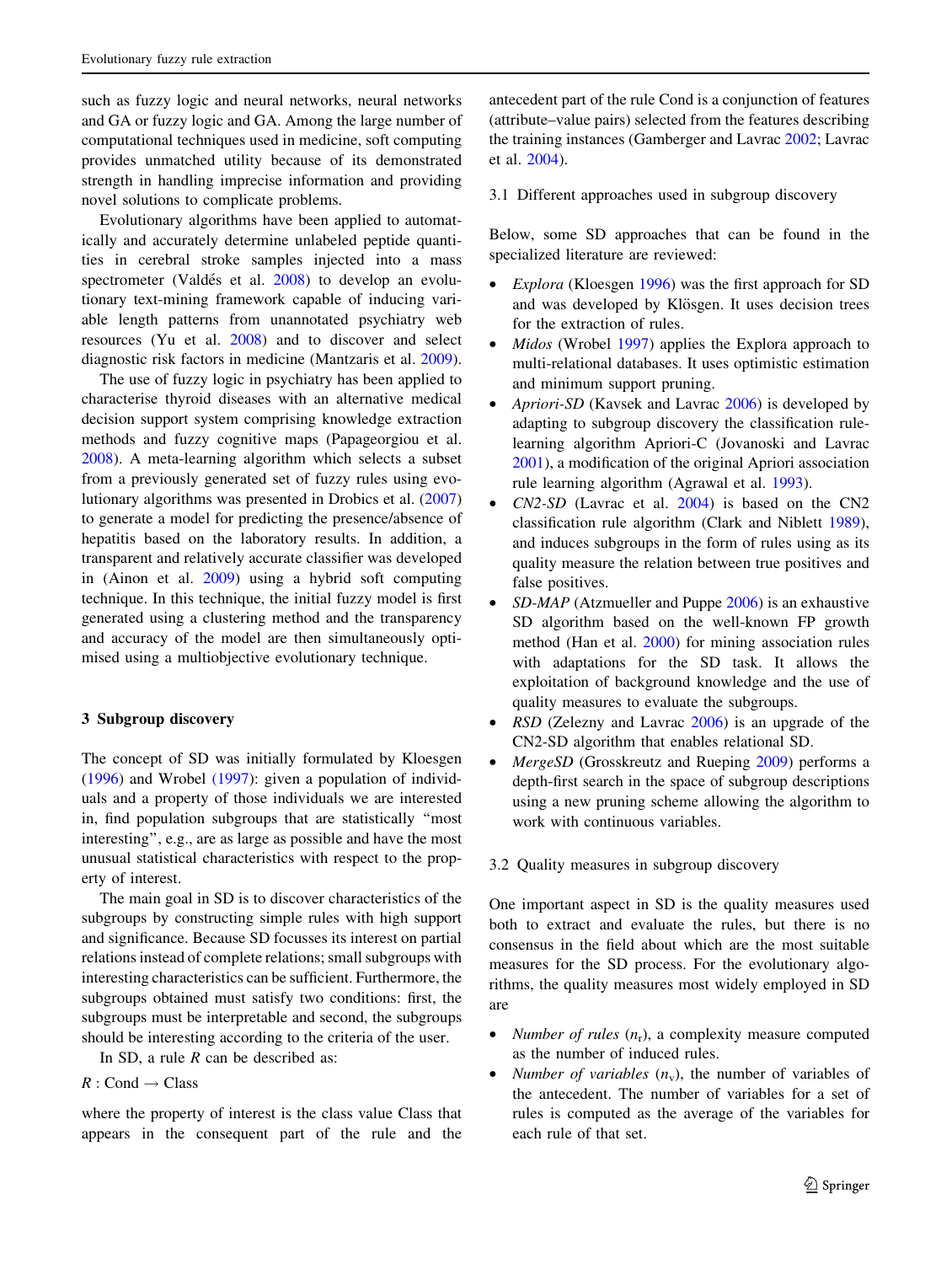<span id="page-5-0"></span>Support of a rule, the frequency of correctly classified examples covered by the rule (Lavrac et al. [2004](#page-13-0)). It can be computed as

$$
Sup(R_i) = \frac{n(Class_i \cdot Cond_i)}{n_s} \tag{1}
$$

where  $n(\text{Class}_i \cdot \text{Cond}_i)$  is the number of examples which satisfy the conditions and also belong to the value for the target variable and  $n<sub>s</sub>$  is the number of examples.

Support based on examples of the class defined as the degree of coverage that the rule offers to examples of that class (del Jesus et al. [2007\)](#page-12-0):

$$
Sup_c(R_i) = \frac{n(Class_i \cdot Cond_i)}{n(Class_i)}
$$
\n(2)

where  $n(Class_i)$  is the number of examples of the class. In this paper we use this measure as the support measure.

• Confidence of a fuzzy rule (del Jesus et al. [2007\)](#page-12-0) determines the relative frequency of examples which verify the complete rule among those which satisfy only the antecedent part:

$$
\text{Cnf}(R_i) = \frac{\sum_{E^k \in E/E^k \in \text{Class}_i} \text{APC}(E^k, R_i)}{\sum_{E^k \in E} \text{APC}(E^k, R_i)}
$$
(3)

where the antecedent part compatibility (APC) is the degree of compatibility between an example and the antecedent part of a fuzzy rule:

$$
APC(E^{k}, R_{i}) = T(\mu_{LL_{1}^{1}}(e_{1}^{k}), \ldots, \mu_{LL_{n_{v}}^{h_{n_{v}}}}(e_{n_{v}}^{k})) > 0
$$
 (4)

where

- $\mu_{LL_{m_v}^{l_{n_v}}}(e_{n_v}^k)$  is the degree of membership for the value of the feature  $n_v$  for the example  $E^k$  to the fuzzy set corresponding to the linguistic label  $l_{n}$  for this variable  $(n_v)$ .
- $T$  is the  $t$  norm selected to represent the meaning of the AND operator (the fuzzy intersection) in our case the minimum  $t$  – norm. It is important to consider that an example  $E^k$  is covered by a rule  $R_i$  if

$$
APC(E^k, R_i) > 0 \text{ AND } E^k \in \text{Class}_i. \tag{5}
$$

This means that an example is covered by a rule, i.e. if the example has a degree of membership higher than 0 to the fuzzy input subspace delimited by the antecedent part of the fuzzy rule, and the value indicated in the consequent part of the rule agrees with the value of the target feature for the example. For categorical variables, the degrees of membership are 0 or 1.

• Significance of a rule indicates the significance of a finding, if measured by the likelihood ratio of a rule (Kloesgen [1996\)](#page-13-0).

$$
Sig(R_i) = 2 \cdot \sum_{k=1}^{n_c} n(Class_k \cdot Cond_i) \cdot log \frac{n(Class_k \cdot Cond_i)}{n(Class_k) \cdot p(Cond_i)}
$$
(6)

where  $p(Cond<sub>i</sub>)$ , computed as  $n(Cond<sub>i</sub>)/n<sub>s</sub>$ , is used as a normalised factor, and  $n_c$  is the number of classes. It must be noted that although each rule is for a specific class value, the significance measures the novelty in the distribution impartially, for all the class values.

Unusualness of a rule, defined as the weighted relative accuracy of a rule (Lavrac et al. [1999](#page-13-0)).

WRAcc(R<sub>i</sub>) = 
$$
\frac{n(\text{Cond}_i)}{n_s} \left( \frac{n(\text{Class}_i \cdot \text{Cond}_i)}{n(\text{Cond}_i)} - \frac{n(\text{Class}_i)}{n_s} \right)
$$
(7)

The weighted relative accuracy of a rule can be described as the balance between the coverage of the rule  $p$ (Cond) and its accuracy gain  $p$ (Class<sub>i</sub>.Cond<sub>i</sub>) –  $p$ (Class<sub>i</sub>).

Coverage of a rule, is the percentage of examples covered on average by one rule of the induced set of rules (Lavrac et al. [2004\)](#page-13-0).

$$
Cov(R_i) = \frac{n(Cond_i)}{n_s} \tag{8}
$$

#### 4 Evolutionary fuzzy systems for subgroup discovery

An EFS is essentially a fuzzy system enhanced by a learning process based on a evolutionary algorithm (Cordón et al. [2004](#page-12-0); Herrera [2008](#page-13-0)). Currently, EFSs are being applied to a wide range of real-world problems. The research related to this area is growing, and a number of open problems and future directions can be found in (Ishibuchi [2007](#page-13-0); Cordón et al. [2007;](#page-12-0) Casillas and Carse [2009](#page-12-0)).

The genetic representation of solutions is the most determinant aspect of any EFS proposal. In this sense, the proposals in the specialised literature follow two approaches to encode rules within a population of individuals (Cordón et al.  $2004$ ): The "Chromosome = Rule" approach, in which each individual codifies a single rule; and the ''Chromosome = Set of Rules'' approach, also called the Pittsburgh approach, in which each individual represents a set of rules.

There is a large body of literature which focuses on the extraction of fuzzy rules in descriptive data mining. This is widely applied to association rule extraction. The use of fuzzy sets in fuzzy rules extends the types of relationships that may be represented, facilitates the interpretation of rules in linguistic terms, and avoids unnatural boundaries in the partitioning of attribute domains. Proposals for the extraction of fuzzy association rules include (Hong et al.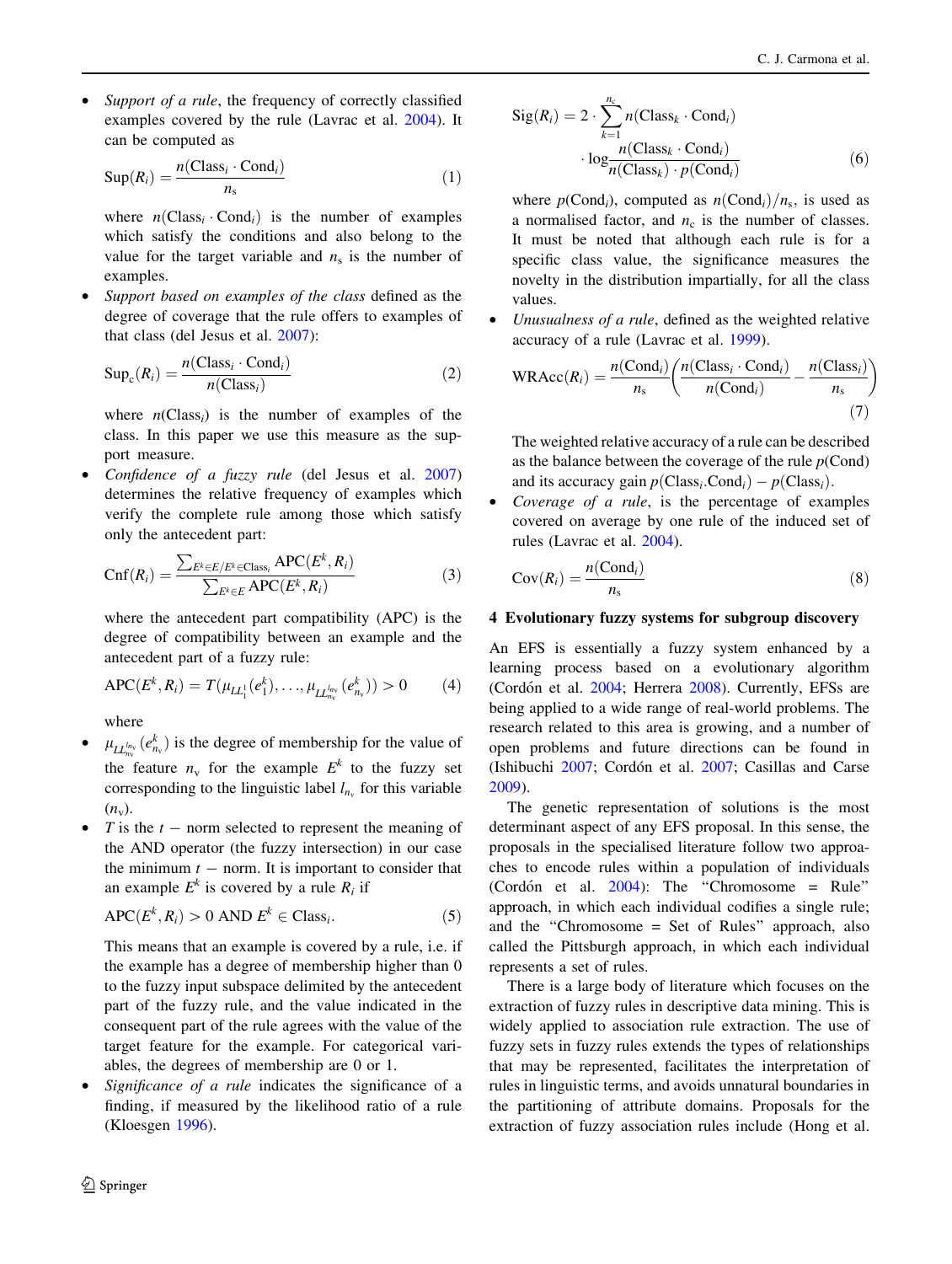[2006;](#page-13-0) Kaya [2006](#page-13-0); Alhajj and Kaya [2008;](#page-12-0) Chen et al. [2009](#page-12-0); Alcala´-Fdez et al. [2009;](#page-12-0) Chen et al. [2009](#page-12-0)).

The use of fuzzy rules in an EFS contributes to the interpretability of the extracted rules since they allow us to obtain knowledge in a way approximate to human reasoning, but also attaining a balance between accuracy and interpretability (Gacto et al. [2009](#page-12-0); Botta et al. [2009](#page-12-0)).

Fuzzy sets correspond to linguistic labels which are defined by means of their corresponding membership functions. These can be specified by the user or defined by means of a uniform partition, if the expert knowledge is not available. In this paper, uniform partitions with triangular membership functions are used.

To describe a fuzzy rule, we consider a SD problem with

- $\{X_m/m=1,\ldots,n_v\}$ , a set of features used to describe the subgroups, where  $n_v$  is the number of features. These variables can be categorical or numerical.
- $\{Class_i / j = 1, ..., n_c\}$ , a set of values for the target variable, where  $n_c$  is the number of values.
- ${E^k = (e_1^k, e_2^k, \ldots, e_{n_v}^k)}$  / $k = 1, \ldots, N$ , a set of examples, where  $Class<sub>i</sub>$  is the value of the target variable for the example  $E^k$  (i.e., the class for this example) and N is the number of examples for the descriptive induction process.
- $X_m: \{LL_m^1, LL_m^2, \ldots, LL_m^l\}$ , a set of linguistic labels for the numerical variables. The number of linguistic labels and the definition for the corresponding fuzzy sets depend on each variable: the variable  $X_{\rm m}$  has  $l_{\rm m}$ different linguistic labels to describe its domain in an understandable way.

A fuzzy rule describes a subgroup as

$$
R: IfX_1 \text{ is } LL_1^2 \text{ and } X_7 \text{ is } LL_7^1 \text{ then Class}_j \tag{9}
$$

where  $Class<sub>i</sub>$  is the value of the target variable corresponding to this rule, and the continuous variables are represented depending on the labels defined by themselves. In this way, when considering five linguistic labels in the previous rule for the continuous variables; for instance, the variable  $X_1$  can take the following values  $X_1$  :  $\{LL_1^1, LL_1^2, ..., LL_1^5\}$ .

Below two different SD proposals based on evolutionary fuzzy systems are studied: SDIGA (del Jesus et al. [2007a\)](#page-12-0) and MESDIF (del Jesus et al. [2007b\)](#page-12-0).

# 4.1 SDIGA: subgroup discovery iterative genetic algorithm

SDIGA is a mono-objective evolutionary algorithm for the extraction of fuzzy and/or crisp rules for SD task. This algorithm is described in detail in (del Jesus et al. [2007a\)](#page-12-0) and applied to a marketing problem. In Romero et al. [\(2009](#page-13-0)), SDIGA is applied to a problem of e-learning.

SDIGA follows the iterative rule learning (IRL) approach, in which each chromosome represents a rule, but the GA solution is the best individual obtained and the global solution is formed by the best individuals obtained when the algorithm is run multiple times. The core of SDIGA is a GA which uses a post-processing step based on a local search (a hill-climbing procedure). The hybrid GA extracts one simple and interpretable fuzzy rule. The postprocessing step is applied to increase the generality of the extracted rule.

This model can use canonical or disjunctive normal form (DNF) fuzzy rules with a predefined set of linguistic labels. Each candidate solution is coded according to the "Chromosome = Rule" approach, in which only the antecedent is represented in the chromosome because all the individuals of the population are associated with the same value of the target feature. In this way, each run of SDIGA obtains a set of rules corresponding to a single value of the target variable. This allows us to ensure the extraction of rules describing subgroups for all the values of the target variable by simply running the algorithm with each one of the values of the target variable.

The objective of SDIGA is to obtain rules with high confidence, and which are understandable, interesting and general. This means that the problem has at least three objectives to maximise: support, confidence and unusualness of the rule. To achieve this, SDIGA uses the weighted sum method which weights a set of objectives into a single objective. Hence, this proposal uses a weighted lineal combination of different objectives:

- Support based on examples of the class (Eq. [2](#page-5-0)).
- Confidence (Eq. [3\)](#page-5-0).
- Unusualness (Eq. [7\)](#page-5-0).

The fitness function( $f(c)$ ) of the GA combines these quality measures as an aggregation function as can be observed in Eq. 10:

$$
f(c) = \frac{\omega_1 \cdot \text{Sup}_c(c) + \omega_2 \cdot \text{Cnf}(c) + \omega_3 \cdot \text{WRAcc}(c)}{\omega_1 + \omega_2 + \omega_3}
$$
(10)

where  $\omega_1$ ,  $\omega_2$ , and  $\omega_3$  are the weights considered for the different measures.

The genetic components used by SDIGA are a modified steady-state reproduction model, a two-point crossover and biased random mutation operators.

The post-processing phase, which improves the rule by means of a hill-climbing process, modifies the rule to increase the degree of support. The optimised rule will substitute the original one only if it overcomes a minimum confidence threshold.

It must be noted that the hybrid GA is included in an iterative process for the extraction of different rules in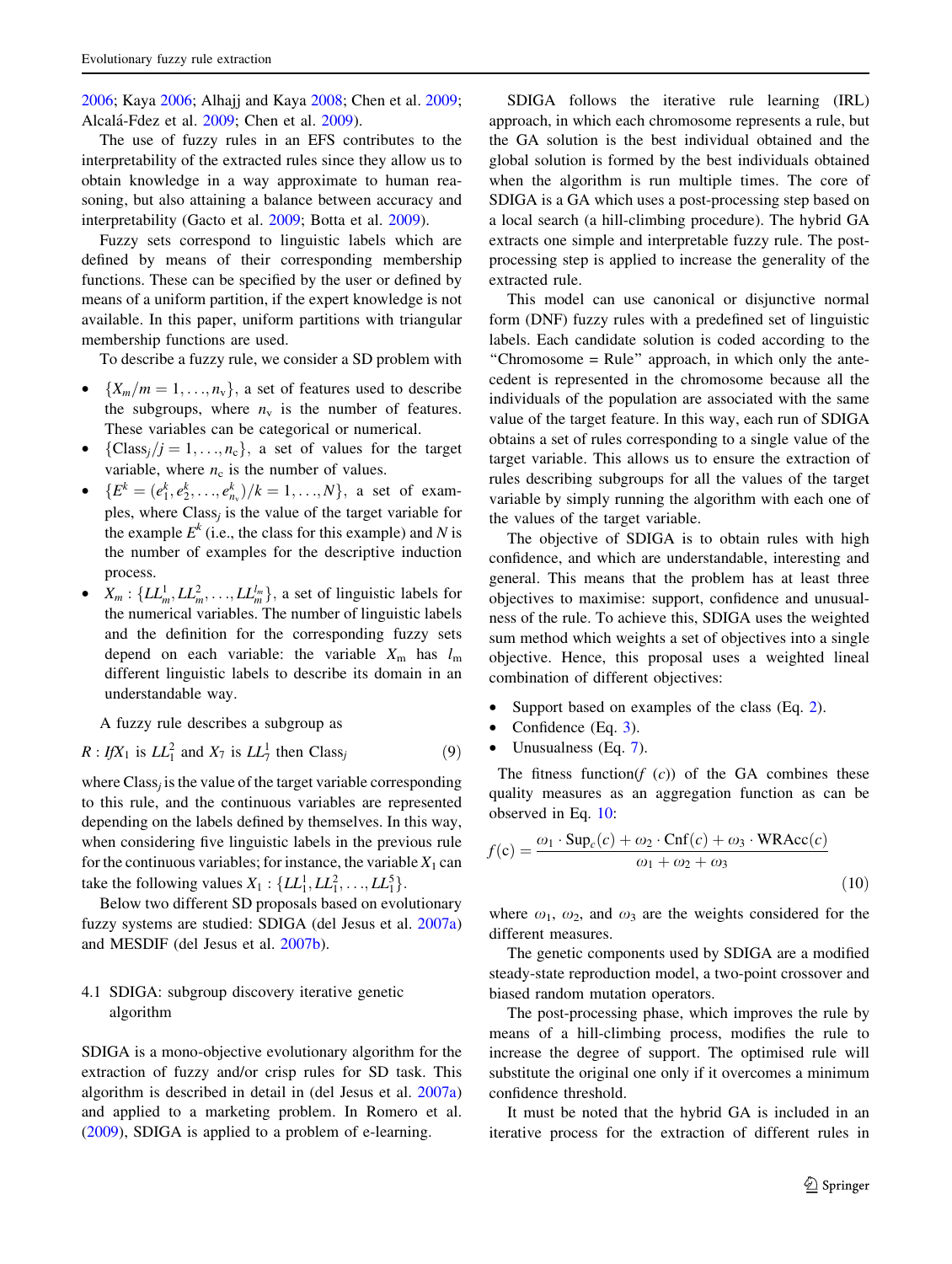<span id="page-7-0"></span>successive runs of the algorithm. For this purpose, when a run of the hybrid GA has finished and a fuzzy rule has been obtained, the positive instances of the rule (covered examples) are marked to prevent a new rule being obtained which covers exactly the same examples in the following GA runs. The iterative algorithm continues obtaining rules while the generated rules reach a minimum level of confidence and give information on areas of the search space in which there are examples not described by the rules generated in previous iterations.

# 4.2 MESDIF: multi-objective evolutionary subgroup discovery fuzzy rules

MESDIF is a multi-objective evolutionary algorithm (MOEA) for the extraction of rules which describe subgroups. This algorithm extracts rules whose antecedent represents a conjunction of variables and whose consequent is pre-fixed. The objective of this evolutionary process is to extract for each value of the target variable a variable number of different rules expressing information on the examples of the original set. The algorithm must be run as many times as the different values the target feature contains.

This algorithm can generate fuzzy and/or crisp DNF rules, for problems with continuous and/or nominal variables. The candidate solutions are coded according to the ''Chromosome = Rule'' approach, representing only the antecedent in the chromosome and associating all the individuals of the population with the same value of the target variable. Then, as in SDIGA, the extraction of rules describing subgroups of all the values of the target variable can be ensured by running the algorithm with each one of the values of the target variable.

The algorithm is based on the SPEA2 approach (Zitzler et al. [2002](#page-13-0)), and so applies the concepts of elitism in the rule selection (using a secondary or elite population) and search of optimal solutions in the Pareto front (Deb [2001](#page-12-0)).

To preserve the diversity at a phenotypic level our algorithm uses a niching technique that considers the proximity in values of the objectives and an additional objective based on the novelty to promote rules which give information on examples not described by other rules of the population. Therefore, in a run, we obtain a set of rules that provide us with knowledge about a property of interest.

The assignment of the fitness for the rules extracted is performed through the SPEA2 approach in MESDIF, and the rule induction process has the objective of obtaining rules with high predictive accuracy and which are comprehensible and interesting. In this proposal, three objectives have been defined, and the algorithm attempts to maximise all the defined objectives:

- Support based on the examples of the class (Eq. [2](#page-5-0)).
- Confidence (Eq. [3\)](#page-5-0).
- Unusualness (Eq. [7\)](#page-5-0).

This algorithm also uses a tournament selection operator, a two-point crossover operator, and a biased uniform mutation operator for the recombination of the population.

With respect to the environmental selection, MESDIF establishes a fixed length for the elite population. To maintain this fixed size of the elite population, the truncation and fill functions defined in SPEA2 are used. The truncation function allows the elimination of non-dominated solutions of the elite population if it exceeds the defined size (using a niche schema defined around the density measured by the distance to its k-nearest neighbour and, in an iterative process, eliminating in each iteration the individual that is nearest of others respect of the values of the objectives). The fill function allows to append dominated individuals from the population and the elite population until the exact size of the set is reached (ordering the individuals according to their fitness values).

At the end of the evolutionary process, a variable number of solutions are returned, composed of the the nondominated individuals contained in the last elite population. This means that the algorithm can return at most as many rules as the size of the elite population.

# 5 Experimental study

The aim of this experimental study is, first, to determine which of the SD algorithms performs better on the psychiatric emergency department problem described in Sect. [2](#page-1-0) Once determined which algorithm performs better, a new experiment is carried out using this algorithm to extract rules. These rules are then analysed in order to obtain interesting knowledge to characterise the type of patient more likely to visit the department depending on the time. So, Sect. 5.1 shows the comparison between the results obtained by the algorithms studied, and Sect. [5.2](#page-9-0) analyses several subgroups obtained by the algorithm with the best results in the comparison.

### 5.1 Comparative study between SD algorithms

We have performed a comparative study between different SD algorithms to analyse the results obtained by them on the psychiatric emergencies problem. It must be noted that it has not been possible to experiment with Apriori-SD algorithm due to the dimensionality of the data set. The algorithms used for the comparison are a state-of-theart algorithm and two evolutionary proposals: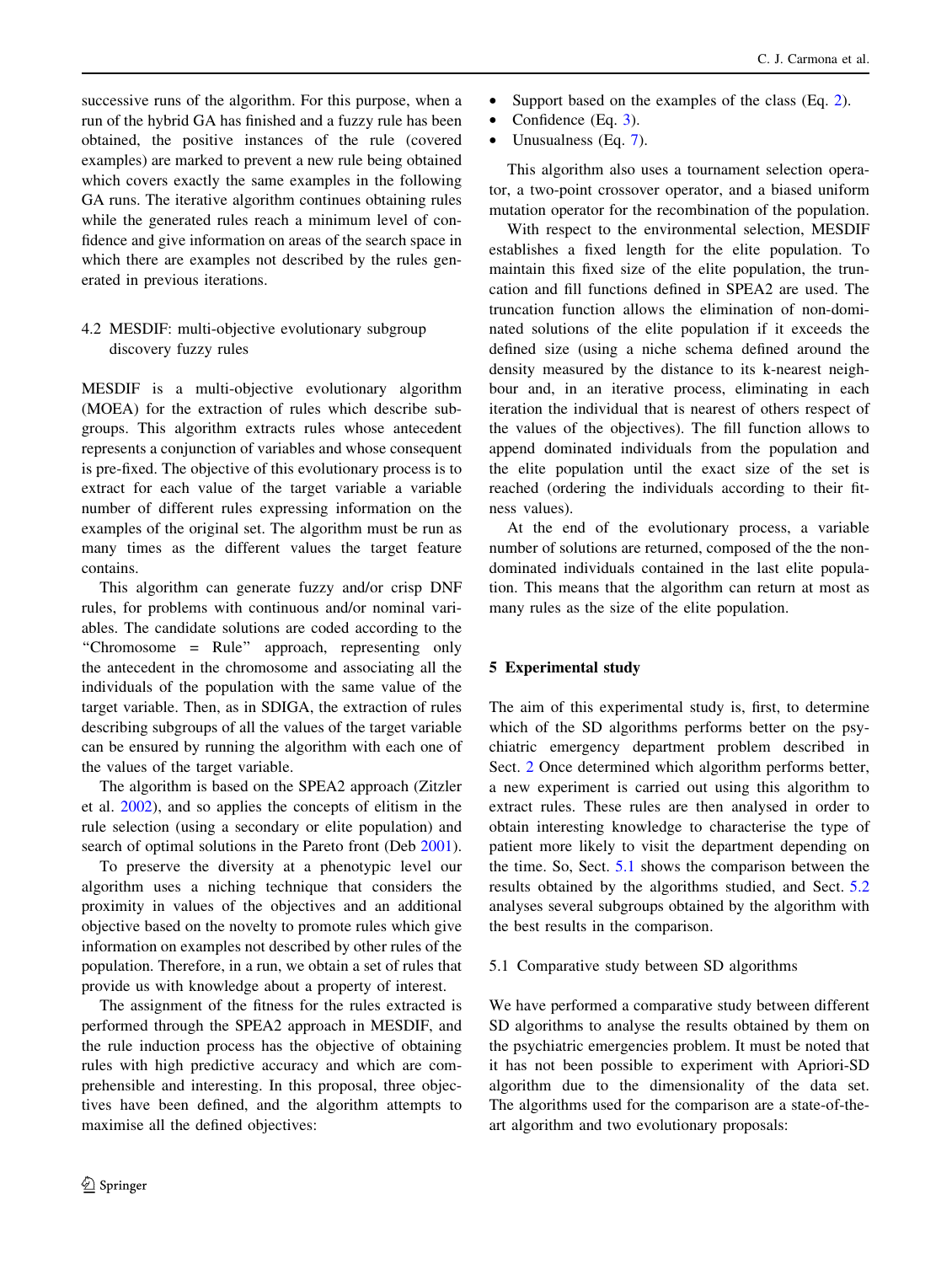- <span id="page-8-0"></span>• The classical SD algorithm CN2-SD (Lavrac et al. [2002\)](#page-13-0).
- The evolutionary SD algorithm SDIGA (del Jesus et al. [2007a](#page-12-0)).
- The multi-objective evolutionary SD algorithm MESDIF (del Jesus et al. [2007b](#page-12-0)).

Because the CN2-SD algorithm is not able to handle continuous variables, a previous discretisation of these variables of the data set was needed. The discretisation process used is the Fayyad discretise (Fayyad and Irani [1993\)](#page-12-0), the one used in the paper describing CN2-SD (Lavrac et al. [2002](#page-13-0)).

CN2-SD is a deterministic algorithm, whereas SDIGA and MESDIF are non-deterministic ones. So, for the nondeterministic algorithms SDIGA and MESDIF, five runs have been performed and the average values are used for each experiment.

To carry out the comparison, a tenfold cross-validation scheme has been used over the data set, and the average of the results obtained by MESDIF, SDIGA and CN2-SD for the test partitions are computed. We have developed the experiments according to the following procedure: for the deterministic algorithm CN2-SD we have performed a set of runs, varying the  $\gamma$  parameter (using the values 0.5, 0.7, 0.9 and additive); for the non-deterministic algorithm SDIGA, we have performed different runs using different values of minimum confidence (0.6, 0.7, 0.8 and 0.9, respectively); and for the non-deterministic algorithm MESDIF we have performed different runs using different sizes of the elite population (3, 4, 5 and 10, respectively). The parameters used for the experiments with the evolutionary algorithms SDIGA and MESDIF are shown in Table 2.

Table 2 Parameter specification for the evolutionary algorithms employed in the experimentation

| Algorithm     | Parameters                               |
|---------------|------------------------------------------|
| <b>MESDIF</b> | Linguistic labels $= (3 \text{ and } 5)$ |
|               | Population size $= 100$                  |
|               | Maximum evaluations $= 10,000$           |
|               | Crossover probability $= 0.60$           |
|               | Mutation probability $= 0.01$            |
| SDIGA         | Linguistic labels $= (3 \text{ and } 5)$ |
|               | Weight for support $= 0.4$               |
|               | Weight for confidence $= 0.3$            |
|               | Weight for unusualness $= 0.3$           |
|               | Population size $= 100$                  |
|               | Maximum evaluations $= 10,000$           |
|               | Crossover probability $= 0.60$           |
|               | Mutation probability $= 0.01$            |

Table [3](#page-9-0) shows the average of the results obtained by MESDIF, SDIGA and CN2-SD for the test partitions, where

- Granularity is the number of linguistic labels used for the evolutionary algorithms, and Disc is the discretisation process used for CN2-SD.
- $Cn f_{\text{min}}$  is the minimum confidence threshold used for SDIGA,  $Pop_{E1i}$  is the elite population size for MESDIF, and  $\gamma$  is the parameter used in the weighting scheme of the algorithm CN2-SD.
- $n_r$  is the average of rules obtained.
- $n_v$  is the average of variables for each rule.
- COV is the coverage, as defined in Eq. [8.](#page-5-0)
- SIG is the significance, as defined in Eq. [6.](#page-5-0)
- WRAcc is the unusualness, as defined in Eq. [7](#page-5-0).
- SUP is the support, as defined in Eq. [1.](#page-5-0)
- CNF is the confidence, as defined in Eq. [3](#page-5-0).

For each measure included in Table [3](#page-9-0), the best result of each algorithm is highlighted in bold characters.

In any run of the algorithms, rules describing information corresponding to different values of ''admission time'', the target variable, are obtained, but only SDIGA and MESDIF ensure the extraction of rules corresponding to all the values of this variable.

To analyse the results shown in Table [3,](#page-9-0) it is important to consider that an algorithm shows good behaviour for SD if it obtains good results with respect to the different quality measures, considering also a good relationship between support and confidence, and furthermore whether the algorithm obtains simple, general and accurate subgroups. Therefore, to select the algorithm with the best behaviour, it is necessary to analyse the number of rules and variables of each rule (a key aspect for the interpretability of the rules) and the results for each of the quality measures:

- With respect to the number of rules and variables of each rule, we are interested in discovering rules with few attributes in order to facilitate their comprehensibility. CN2-SD obtains rules describing subgroups with too many variables, which are not representative, and also rule sets which are too large; instead, MESDIF obtains subgroups which have few variables and are very representative, so obtaining better results.
- For the coverage measure  $(COV)$ , the subgroups obtained by MESDIF cover more examples of the data set (with a best result of 0.549) than the subgroups of CN2-SD (best result is 0.247) and SDIGA (best result is 0.010). On an average, the rule sets obtained by MESDIF cover more than 50% of the examples.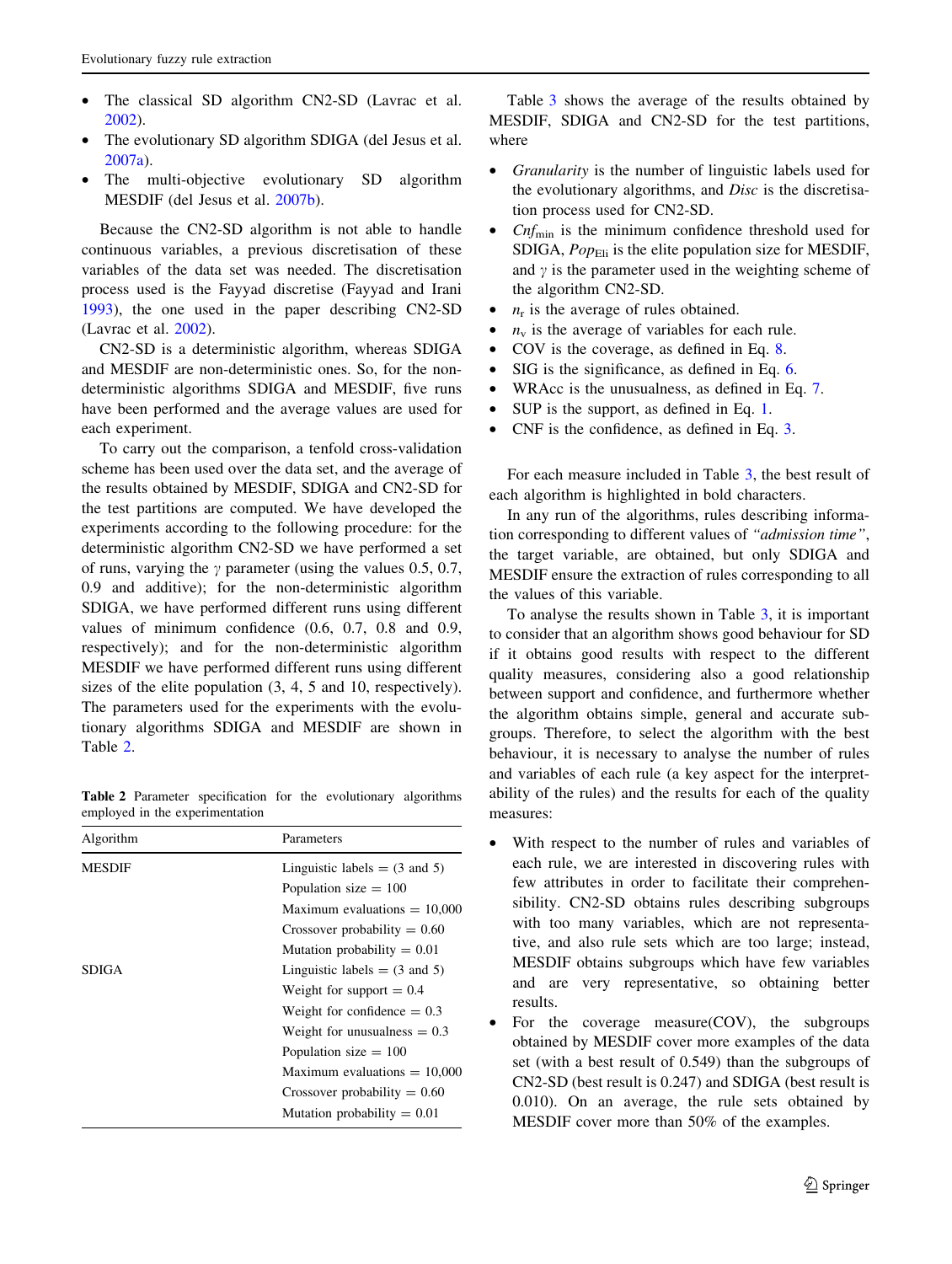| Algorithm     | Granularity    | $Cn f_{\min}$                         | $n_{\rm r}$ | $n_{\rm v}$ | <b>COV</b> | SIG        | WRAcc                                                                                                                                                                                                                                                                                                                                                                          | <b>SUP</b> | <b>CNF</b> |
|---------------|----------------|---------------------------------------|-------------|-------------|------------|------------|--------------------------------------------------------------------------------------------------------------------------------------------------------------------------------------------------------------------------------------------------------------------------------------------------------------------------------------------------------------------------------|------------|------------|
| <b>SDIGA</b>  | $\mathfrak{Z}$ | 0.6                                   | 3.13        | 1.97        | 0.006      | 0.420      | 0.000<br>0.712<br>0.000<br>0.673<br>0.000<br>0.633<br>0.696<br>0.000<br>0.000<br>0.695<br>0.000<br>0.775<br>0.000<br>0.664<br>0.000<br>0.701<br>WRAcc<br><b>SUP</b><br>0.003<br>0.971<br>0.005<br>0.977<br>0.007<br>0.977<br>0.006<br>0.953<br>0.002<br>0.995<br>0.006<br>0.993<br>0.006<br>0.993<br>0.007<br>0.995<br>WRAcc<br><b>SUP</b><br>0.003<br>0.242<br>0.002<br>0.242 |            | 0.070      |
|               |                | 0.7                                   | 3.20        | 2.16        | 0.005      | 0.444      |                                                                                                                                                                                                                                                                                                                                                                                |            | 0.053      |
|               |                | 0.8                                   | 3.33        | 2.38        | 0.010      | 0.520      |                                                                                                                                                                                                                                                                                                                                                                                |            | 0.056      |
|               |                | 0.9                                   | 3.22        | 2.04        | 0.007      | 0.333      |                                                                                                                                                                                                                                                                                                                                                                                |            | 0.048      |
|               | 5              | 0.6                                   | 3.18        | 2.05        | 0.009      | 0.285      |                                                                                                                                                                                                                                                                                                                                                                                |            | 0.059      |
|               |                | 0.7                                   | 3.18        | 1.96        | 0.003      | 0.248      |                                                                                                                                                                                                                                                                                                                                                                                |            | 0.028      |
|               |                | 0.8                                   | 3.42        | 2.27        | 0.006      | 0.358      |                                                                                                                                                                                                                                                                                                                                                                                |            | 0.055      |
|               |                | 0.9                                   | 3.09        | 2.06        | 0.008      | 0.347      |                                                                                                                                                                                                                                                                                                                                                                                |            | 0.051      |
| Algorithm     | Granularity    | $\ensuremath{\mathsf{Pop}}_{\rm Eli}$ | $n_{\rm r}$ | $n_{\rm v}$ | <b>COV</b> | <b>SIG</b> |                                                                                                                                                                                                                                                                                                                                                                                |            | <b>CNF</b> |
| <b>MESDIF</b> | $\mathfrak{Z}$ | 3                                     | 9.00        | 4.15        | 0.518      | 0.683      |                                                                                                                                                                                                                                                                                                                                                                                |            | 0.267      |
|               |                | 4                                     | 12.00       | 4.40        | 0.524      | 0.834      |                                                                                                                                                                                                                                                                                                                                                                                |            | 0.301      |
|               |                | 5                                     | 15.00       | 4.66        | 0.520      | 0.851      |                                                                                                                                                                                                                                                                                                                                                                                |            | 0.305      |
|               |                | 10                                    | 29.92       | 5.52        | 0.494      | 1.003      |                                                                                                                                                                                                                                                                                                                                                                                |            | 0.332      |
|               | 5              | 3                                     | 9.00        | 4.18        | 0.536      | 0.537      |                                                                                                                                                                                                                                                                                                                                                                                |            | 0.256      |
|               |                | 4                                     | 12.00       | 4.33        | 0.549      | 0.765      |                                                                                                                                                                                                                                                                                                                                                                                |            | 0.302      |
|               |                | 5                                     | 15.00       | 4.61        | 0.547      | 0.803      |                                                                                                                                                                                                                                                                                                                                                                                |            | 0.295      |
|               |                | 10                                    | 30.00       | 5.38        | 0.544      | 1.062      |                                                                                                                                                                                                                                                                                                                                                                                |            | 0.189      |
| Algorithm     | Disc           | $\gamma$                              | $n_{\rm r}$ | $n_{\rm v}$ | <b>COV</b> | <b>SIG</b> |                                                                                                                                                                                                                                                                                                                                                                                |            | <b>CNF</b> |
| $CN2-SD$      | Fayyad         | 0.5                                   | 23.00       | 13.01       | 0.225      | 1.930      |                                                                                                                                                                                                                                                                                                                                                                                |            | 0.366      |
|               |                | 0.7                                   | 30.40       | 13.00       | 0.227      | 1.814      |                                                                                                                                                                                                                                                                                                                                                                                |            | 0.330      |
|               |                | 0.9                                   | 57.20       | 12.86       | 0.235      | 1.970      | 0.003                                                                                                                                                                                                                                                                                                                                                                          | 0.259      | 0.381      |
|               |                | Add                                   | 25.50       | 12.89       | 0.247      | 2.021      | 0.002                                                                                                                                                                                                                                                                                                                                                                          | 0.270      | 0.377      |

<span id="page-9-0"></span>Table 3 Results obtained by the algorithms from the data set

- In significance (SIG), the best results were obtained by CN2-SD (with values around 2.0), but MESDIF also obtains good results regarding this quality measure (with values around 1.0).
- For the unusualness measure (WRAcc), MESDIF obtains better results than the other algorithms (best values are around 0.007 against 0.003 for MESDIF and CN2-SD, respectively).
- In support (SUP), the results of MESDIF were excellent, covering almost 100% of the data, while SDIGA and CN2-SD cover around 70 and 25%, respectively).
- Respect to the confidence (CNF), CN2-SD and MES-DIF obtain similar results (best results around 0.38 and 0.33, respectively). We have to note that this is a difficult, real problem in which it is very difficult to obtain high levels of confidence for the rules.

Taking into consideration the previous analysis, the algorithm which in general obtains the best results is MESDIF, because it obtains a better relationship between support and confidence, good results in unusualness and coverage, adequate results in significance, and also simple rules.

# Once determined that MESDIF is the algorithm which

5.2 Analysis of rules obtained by MESDIF

obtains better results for the psychiatric emergency data set, a new experiment is performed using the complete data set (without a cross-validation scheme) to analyse the rules obtained by MESDIF. Different runs have been performed using different sizes of the elite population: 3, 4, 5 and 10, respectively. The parameters used are the ones described in Table [2](#page-8-0).

Table [4](#page-10-0) shows the results obtained by MESDIF with respect to the different quality measures studied. In this experimental study with MESDIF, the best results were obtained using five linguistic labels for the continuous variables: very low, low, medium, high and very high. In this table, the best result obtained for each quality measure is highlighted in bold characters.

Table [5](#page-10-0) shows some of the more representative rules obtained by MESDIF for each class, and their quality measures values: significance (SIG, Eq. [6\)](#page-5-0), unusualness (WRAcc, Eq. [7\)](#page-5-0), support (SUP, Eq. [2](#page-5-0)) and confidence (CNF, Eq. [3\)](#page-5-0).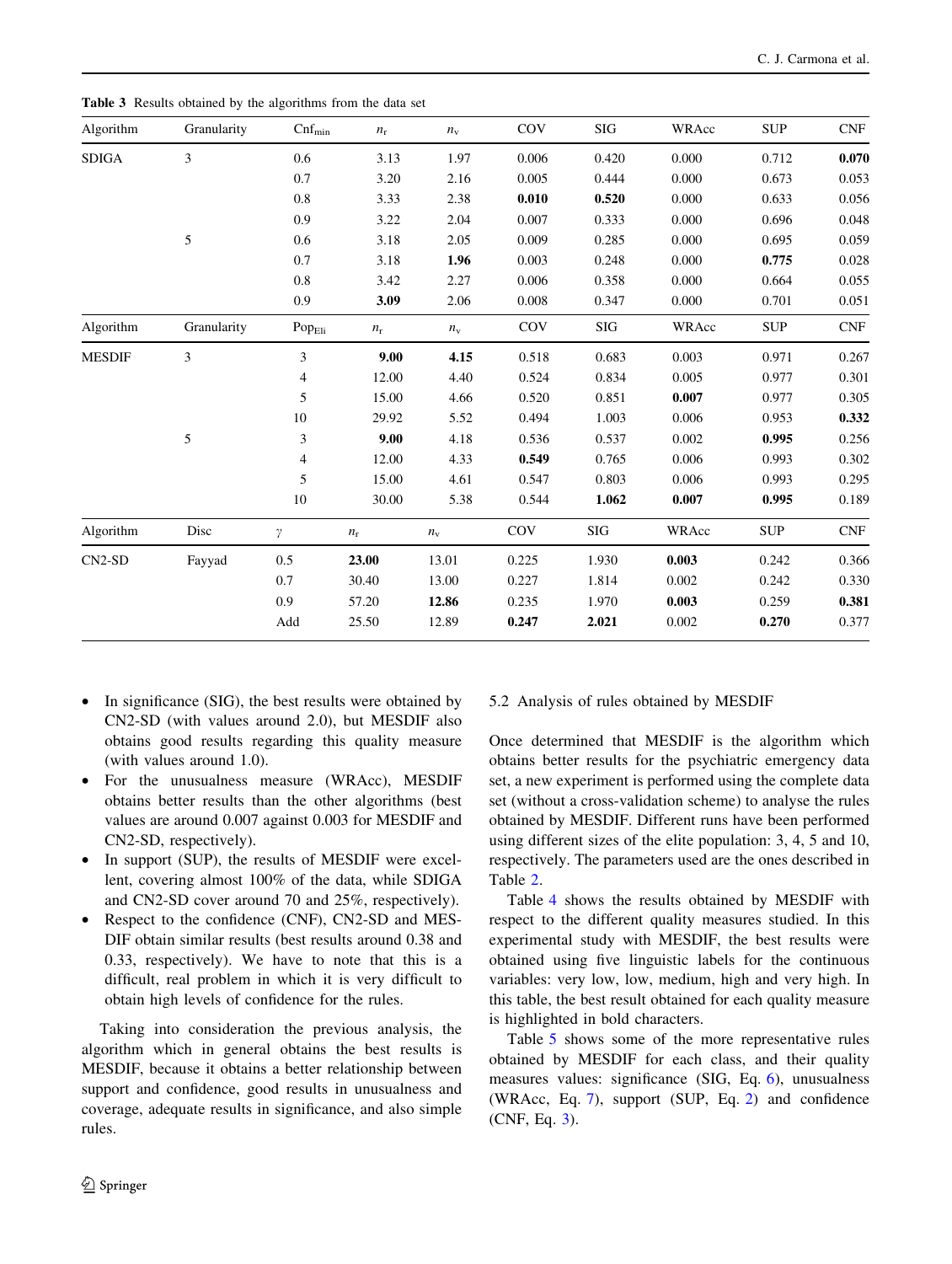<span id="page-10-0"></span>

|  |  |  | Table 4 Results obtained by MESDIF for the total examples of the data set |
|--|--|--|---------------------------------------------------------------------------|
|  |  |  |                                                                           |

| Algorithm     | Granularity | Pop <sub>Eli</sub> | $n_r$ | $n_{\rm v}$ | COV   | SIG   | WRAcc | <b>SUP</b> | <b>CNF</b> |
|---------------|-------------|--------------------|-------|-------------|-------|-------|-------|------------|------------|
| <b>MESDIF</b> | 3           | 3                  | 9.00  | 4.11        | 0.537 | 3.232 | 0.007 | 0.997      | 0.531      |
|               |             | 4                  | 12.00 | 4.25        | 0.532 | 3.738 | 0.010 | 0.971      | 0.509      |
|               |             | 5                  | 15.00 | 4.32        | 0.494 | 3.804 | 0.013 | 0.970      | 0.469      |
|               |             | 10                 | 30.00 | 5.48        | 0.503 | 5.441 | 0.016 | 0.938      | 0.438      |
|               | 5           | 3                  | 9.00  | 4.13        | 0.528 | 3.447 | 0.007 | 0.999      | 0.566      |
|               |             | $\overline{4}$     | 12.00 | 4.20        | 0.546 | 3.533 | 0.011 | 0.990      | 0.491      |
|               |             |                    | 15.00 | 4.52        | 0.542 | 4.436 | 0.013 | 0.999      | 0.468      |
|               |             | 10                 | 30.00 | 5.35        | 0.532 | 5.200 | 0.016 | 0.993      | 0.431      |

Table 5 Rules obtained for MESDIF in the complete experimentation

| Ħ,       | Rule                                                                                                                                                                                                                                                        | <b>SIG</b> | WRAcc | SUP <sub>c</sub> | <b>CNF</b> |
|----------|-------------------------------------------------------------------------------------------------------------------------------------------------------------------------------------------------------------------------------------------------------------|------------|-------|------------------|------------|
| $R_1$    | IF (others antidepressants=0 AND childhood disorders = 0 AND relative degree = 1)<br>THEN admission time $=$ day                                                                                                                                            | 4.044      | 0.017 | 0.449            | 0.289      |
| $R_2$    | IF (other substances=0 AND others antidepressants=0 AND relative degree $= 0$ AND<br>childhood disorders $= 1$ ) THEN admission time $=$ day                                                                                                                | 5.119      | 0.019 | 0.439            | 0.296      |
| $R_3$    | IF (age = high AND psychiatric history = $2$ AND other substances = $0$ AND<br>childhood disorders = $0$ AND autolytic behaviour = $0$ AND side effects = $0$ AND<br>ET atypical neuroleptics = $0$ AND mood stabiliser = 0) THEN admission<br>$time = day$ | 20.463     | 0.014 | 0.149            | 0.450      |
| $R_4$    | IF (IsRNA=0 AND others antidepressants=0 AND childhood disorders=0) THEN<br>admission time $=$ day                                                                                                                                                          | 0.539      | 0.008 | 0.968            | 0.250      |
| $R_5$    | IF (other substances $= 0$ AND tricyclic neuroleptics $= 0$ AND others<br>antidepressants=0 AND personality disorder = 0 AND developmental disorder = 0)<br>THEN admission time $=$ day                                                                     | 4.223      | 0.025 | 0.796            | 0.277      |
| $R_6$    | IF (reason consultation $= 2$ AND developmental disorder $= 0$ ) THEN admission<br>$time = evening$                                                                                                                                                         | 10.419     | 0.022 | 0.258            | 0.512      |
| $R_7$    | IF (psychotropic drugs treatment $= 1$ AND developmental disorder $= 0$ AND autolytic<br>behaviour = 0 AND discharge destination = 1) THEN admission time = evening                                                                                         | 9.247      | 0.027 | 0.474            | 0.481      |
| $R_8$    | IF (developmental disorder $= 0$ AND autolytic behaviour $= 0$ ) THEN admission<br>$time = evening$                                                                                                                                                         | 1.471      | 0.009 | 0.884            | 0.427      |
| $R_9$    | IF (psychotropic drugs treatment $= 1$ AND developmental disorder $= 0$ AND autolytic<br>behaviour = 0) THEN admission time = evening                                                                                                                       | 5.558      | 0.020 | 0.705            | 0.447      |
| $R_{10}$ | IF (developmental disorder $= 0$ AND autolytic behaviour $= 0$ AND discharge<br>destination $= 1$ ) THEN admission time $=$ evening                                                                                                                         | 4.804      | 0.023 | 0.579            | 0.460      |
| $R_{11}$ | IF (age = very low AND SSRI = 0 AND IsRNA = 0 AND depot neuroleptics = 0<br>AND previous consultation = $0$ AND developmental disorder = $0$ ) THEN admission<br>$time = night$                                                                             | 8.186      | 0.008 | 0.231            | 0.550      |
| $R_{12}$ | IF (age = low AND SSRI = 0 AND IsRNA = 0 AND depot neuroleptics = 0 AND<br>previous consultation = $0$ AND developmental disorder = $0$ AND ET tricyclic<br>antidepressant = 0) THEN admission time = night                                                 | 12.437     | 0.028 | 0.513            | 0.446      |
| $R_{13}$ | IF (previous consultation $= 0$ AND developmental disorder $= 0$ AND ET tricyclic<br>antidepressant $= 0$ ) THEN admission time $=$ night                                                                                                                   | 8.616      | 0.037 | 0.731            | 0.401      |
| $R_{14}$ | IF (age = low AND cannabis = 0 AND SSRI = 0 AND IsRNA = 0 AND previous<br>consultation = 0 AND developmental disorder = 0) THEN admission time = night                                                                                                      | 13.691     | 0.027 | 0.455            | 0.464      |
| $R_{15}$ | IF (lithium = $0$ AND mood stabiliser = $0$ AND autolytic behaviour = $1$ AND<br>$SSRI = 0$ AND ET depot neuroleptics = 0) THEN admission time = night                                                                                                      | 15.258     | 0.021 | 0.180            | 0.514      |

Analysing the obtained rules, the following can be highlighted regarding each of the periods corresponding to the different values of the variable of interest:

• The knowledge extracted for the subgroup of patients who visit the psychiatric emergency department during the day shows that this is an especially difficult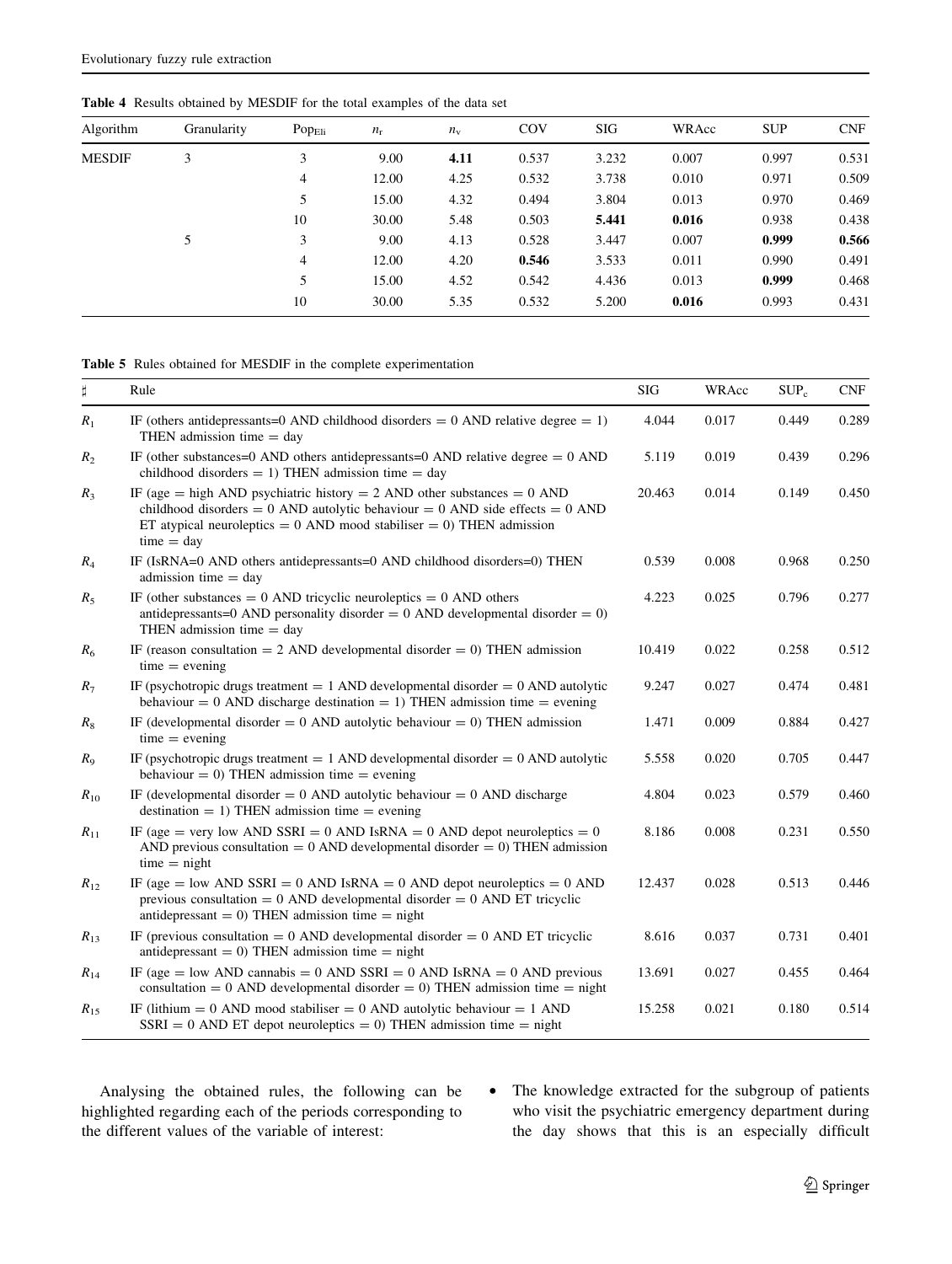<span id="page-11-0"></span>subgroup. The rules obtained have a low level of confidence although some of them are very general and cover most of the patients. Rule  $R_3$  is what may be of more interest to characterise the type of patients who visit the department during the day, although it is a more specific rule covering few patients.

- For the subgroup of patients attending the department during the evening, the algorithm obtains simpler rules (involving a fewer number of variables) and a priori easier to be interpreted by experts in psychiatry. In this subgroup, several rules include ''no autolytic behaviour'', so it might be interesting for the characterisation of the patients. The rule that could provide more interesting knowledge is rule  $R_8$ . However, rule  $R_7$  can provide interesting information for the characterisation of the subgroup.
- With respect to the rules extracted for the subgroup of patients attending the department during the night, they are more accurate than for the other subgroups. Rule  $R_{15}$  may be of more interest to characterise the patients who visit the department at this period of time. This rule can also be useful to characterise the patients with autolytic behavior.

The analysis conducted by experts of the rules obtained has allowed to establish some comments regarding the relationship between the available data of patients of the psychiatric emergency department and the time of arrival at the department:

- Although it is difficult to clarify, the rules obtained seem to show that some of the variables may have some influence on the time of arrival of the patients. The relationship between solar hours, weekend days, seasonality, weather conditions and psychiatric disorders has been a continuous subject of speculation due to contradictory findings. Several studies have tried to clarify this relationship (concretely between anxiety, depression, drugs, suicide and violent behaviour and temporal pattern) but results have been inconclusive. Beside social–environmental factors have been associated.
- Experts have special interest in the relationship that may exist between the time of admission and suicidality. Indeed, the rules obtained suggest a higher incidence of suicidal patients at night, but this requires a further study. Frequently, these studies have been performed in psychiatric emergency departments with clinic and organisational aims. In Bulbena et al. ([2009\)](#page-12-0) different results have been found by gender, day of week and hour of day. For example, the data indicate the existence of a seasonal pattern: in males, the peak day for attempted suicide was Monday, whereas in females, it was Sunday and Monday. Another example

is that the majority of suicide attempts, especially by females, occurs late in the evening or early in the night. Experts have highlighted that the results obtained by MESDIF not only match the reported findings in Bulbena et al. [\(2009](#page-12-0)), but also allow to determine the characteristics of patients. This finding seems to be of particular importance for suicide prevention because it can contribute to the increase in the effectiveness of the organization of the work in the emergency department, and make therapists and patients' families aware of the existence of periods of an increased suicide risk.

# 6 Conclusions

In this paper, a study on the rates of arrival at the psychiatric emergency department is developed. The main purpose is to discover relationships between the data of the patients and the arrival time at the department.

For this purpose, several SD algorithms have been used to determine which of them obtains better results: the classical CN2-SD algorithm, the evolutionary algorithm SDIGA and the multi-objective evolutionary algorithm MESDIF. The results show that MESDIF is the algorithm which obtains better results for this data set. It is further noted that since the extraction of rules with few variables is important to facilitate the comprehensibility of the rules in this field, evolutionary algorithms offer better solutions.

Once determined that the MESDIF algorithm is the one with better performance, experimentation has been carried out to extract subgroup description rules that allow extraction of interesting information with respect to the rate of admission of patients in the service and to characterise these patients.

This experimentation and the rules extracted have yielded useful information to be used in the organisation of the resources of the psychiatric emergency service. These results confirm that emergencies on suicide attempts are frequent at night although they are not exclusive in these hours.

As future work we consider to develop a new study including more variables and avoiding lost subjects according to the experts suggestions:

It is necessary to include more factors and to obtain new data to actually determine the relationship between the different variables of interest. Therefore, they consider not only interesting to study the arrival time to the department, but also other variables such as season and other social and environmental factors. Assessing specific disorders instead of overall emergencies or other variables of a more general quality could shed new light on the relationship between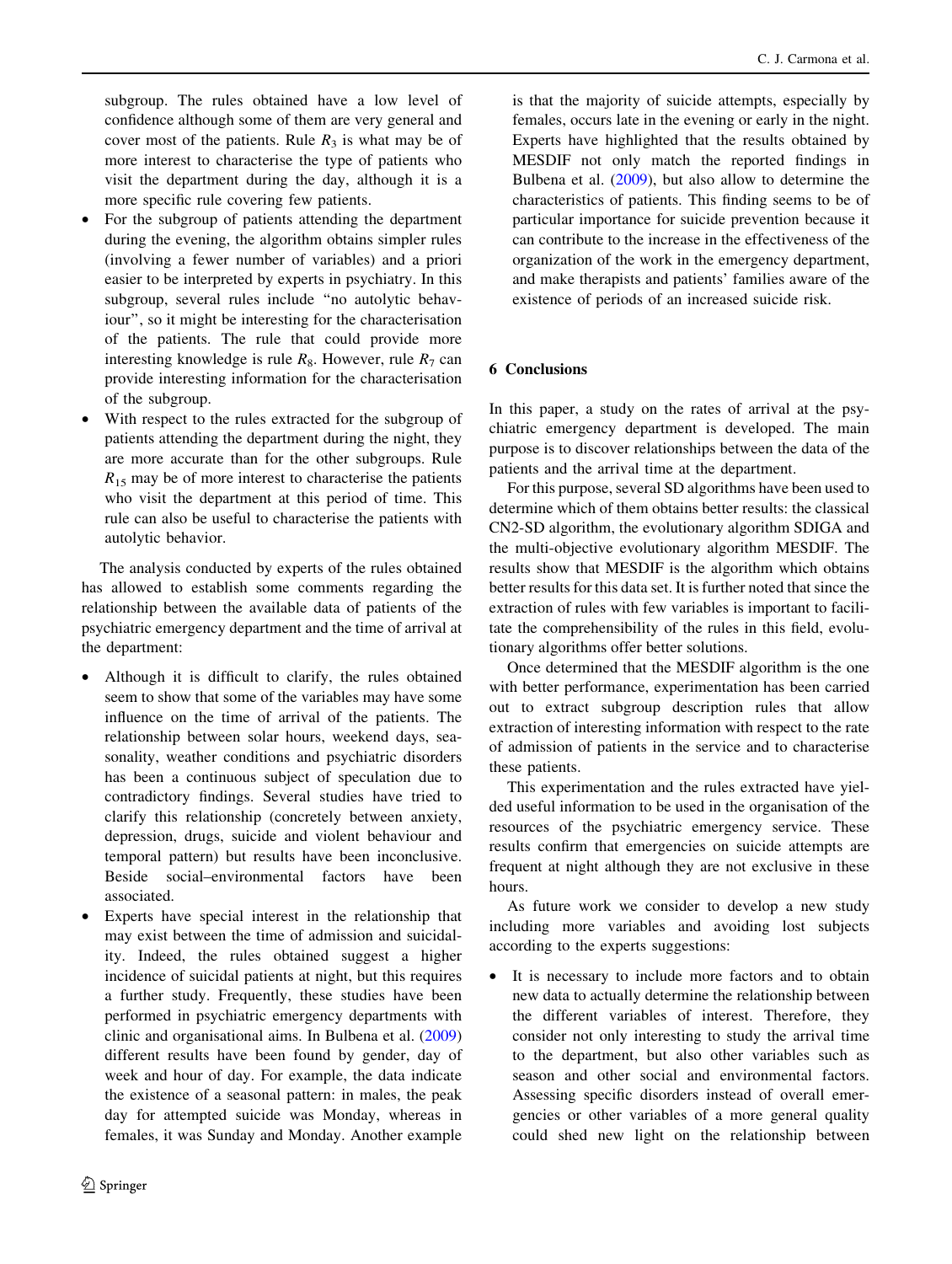<span id="page-12-0"></span>weather conditions, social and environmental factors and psychiatric emergencies and its clinic and organisational impact.

In addition, efforts to develop comprehensive models of suicidality should consider sleep problems as potentially independent indicators of risk. Chronic sleep problems are consistently associated with greater risk for suicidality, including suicidal ideation, planning and suicide attempt. Early morning awakening was associated with suicidal ideation, suicide planning and suicide attempt. Difficulty initiating sleep was a significant predictor of suicidal ideation and planning, while difficulty maintaining sleep during the night was a significant predictor of suicidal ideation and suicide attempt.

Acknowledgments This work was supported by the Spanish Ministry of Education, Social Policy and Sports under projects TIN-2008- 06681-C06-02, and by the Andalusian Research Plan under project TIC-3928.

#### References

- Agrawal R, Imieliski T, Swami A (1993) Mining association rules between sets of items in large databases. In: Proceedings of the 1993 ACM SIGMOD international conference on management of data. ACM Press, pp 207–216
- Aguilar-Ruiz J, Costa R, Divina F (2004) Knowledge discovery from doctor–patient relationship. In: Proceedings of the ACM symposium on applied computing, vol 1, pp 280–284
- Ainon R, Lahsasna A, Wah T (2009) A transparent classification model using a hybrid soft computing method. In: AMS, pp 146–151
- Alcala´-Fdez J, Alcala´ R, Gacto MJ, Herrera F (2009) Learning the membership function contexts for mining fuzzy association rules by using genetic algorithms. Fuzzy Sets Syst 160(7):905–921
- Alhajj R, Kaya M (2008) Multi-objective genetic algorithms based automated clustering for fuzzy association rules mining. J Intell Inform Syst 31(3):243–264
- Atzmueller M, Puppe F (2006) SD-Map—a fast algorithm for exhaustive subgroup discovery. In: Proceedings of the 17th European conference on machine learning and 10th European conference on principles and practice of knowledge discovery in databases, vol 4213. Springer, Berlin, pp 6–17
- Atzmueller M, Puppe F, Buscher HP (2004) Towards knowledgeintensive subgroup discovery. In: Proceedings of the Lernen— Wissensentdeckung—Adaptivität—Fachgruppe Maschinelles Lernen, pp 111–117
- Atzmueller M, Puppe F, Buscher HP (2005) Profiling examiners using intelligent subgroup mining. In: Workshop on intelligent data analysis in medicine and pharmacology, pp 46–51
- Baca-Garcfa E, Perez-Rodriguez M, Basurte-Villamor I, Saiz-Ruiz J, Leiva-Murillo J, Prado-Cumplido MD, Santiago-Mozos R, ArtTs-Rodrfguez A, Leon JD (2006) Using data mining to explore complex clinical decisions: a study of hospitalization after a suicide attempt. J Clin Psychiatry 67(7):1124–1132
- Baca-Garcia E, Perez-Rodriguez M, et al (2008) Patterns of mental health service utilization in a general hospital and outpatient mental health facilities: analysis of 365,262 psychiatric consultations. Eur Arch Psychiatry Clin Neurosci 258(2):117–123
- Botta A, Lazzerini B, Marceloni F, Stefanescu DC (2009) Context adaptation of fuzzy systems through a multi-objective evolutionary approach based on a novel interpretability index. Soft Comput 13(5):437–449
- Bulbena A, Sperry L, Garcia-Ribera C, Merino A, Mateu G, Torrens M, San-Gil J, Cunillera J (2009) Impact of the summer 2003 heat wave on the activity of two psychiatric emergency departments. In: Actas Esp. Psiquiatr., vol 37, pp 158–165
- Casillas J, Carse B (2009) Special issue on genetic fuzzy systems: recent developments and future directions. Soft Comput 13(5): 417–418
- Chen CH, Hong TP, Tseng VS (2009a) An improved approach to find membership functions and multiple minimum supports in fuzzy data mining. Expert Syst Appl 36(6):10,016–10,024
- Chen CH, Hong TP, Tseng VS, Lee CS (2009b) A genetic-fuzzy mining approach for items with multiple minimum supports. Soft Comput 13(5):521–533
- Clark P, Niblett T (1989) The CN2 induction algorithm. Mach Learn 3:261–283
- Clercq MD, Lamarre S, Vergouwen H (1998) Emergency psychiatry and mental health policy: an international point of view. Elsevier, Amsterdam
- Cordón O, Gomide F, Herrera F, Hoffmann F, Magdalena L (2004) Ten years of genetic fuzzy systems. Current framework and new trends. Fuzzy Sets Syst 14:5–31
- Cordón O, Alcalá R, Alcalá-Fdez J, Rojas I (2007) Special issue on genetic fuzzy systems: what's next? Editorial. IEEE Trans Fuzzy Syst 15(4):533–535
- Deb K (2001) Multi-objective optimization using evolutionary algorithms. Willey, New York
- del Jesus MJ, González P, Herrera F, Mesonero M (2007a) Evolutionary fuzzy rule induction process for subgroup discovery: a case study in marketing. IEEE Trans Fuzzy Syst 15(4): 578–592
- del Jesus MJ, González P, Herrera F (2007b) Multiobjective genetic algorithm for extracting subgroup discovery fuzzy rules. In: Proceedings of the IEEE symposium on computational intelligence in multicriteria decision making. IEEE Press, pp 50–57
- Drobics M, Botzheim J, Koczy L (2007) Increasing diagnostic accuracy by meta optimization of fuzzy rule bases. In: IEEE international conference on fuzzy systems
- Fayyad UM, Irani KB (1993) Multi-interval discretization of continuous-valued attributes for classification learning. In: 13th international joint conference on artificial intelligence, pp 1022– 1029
- Fayyad UM, Piatetsky-Shapiro G, Smyth P (1996) From data mining to knowledge discovery: an overview. In: Advances in knowledge discovery and data mining. AAAI/MIT Press, pp 1–34
- Fogel G (2008) Computational intelligence approaches for pattern discovery in biological systems. Brief Bioinform 9(4):307–316
- Gacto MJ, Alcalá R, Herrera F (2009) Adaptation and application of multi-objective evolutionary algorithms for rule reduction and parameter tuning of fuzzy rule-based systems. Soft Comput 13(5):419–436
- Gamberger D, Lavrac N (2002) Expert-guided subgroup discovery: methodology and application. J Artif Intell Res 17:501–527
- Gamberger D, Lavrac N (2003) Active subgroup mining: a case study in coronary heart disease risk group detection. Artif Intell Med 28(1):27–57
- Gamberger D, Lavrac N, Krstaic A, Krstaic G (2007) Clinical data analysis based on iterative subgroup discovery: experiments in brain ischaemia data analysis. Appl Intell 27(3):205–217
- Goldberg DE (1989) Genetic algorithms in search, optimization and machine learning. Addison-Wesley Longman Publishing Co, London